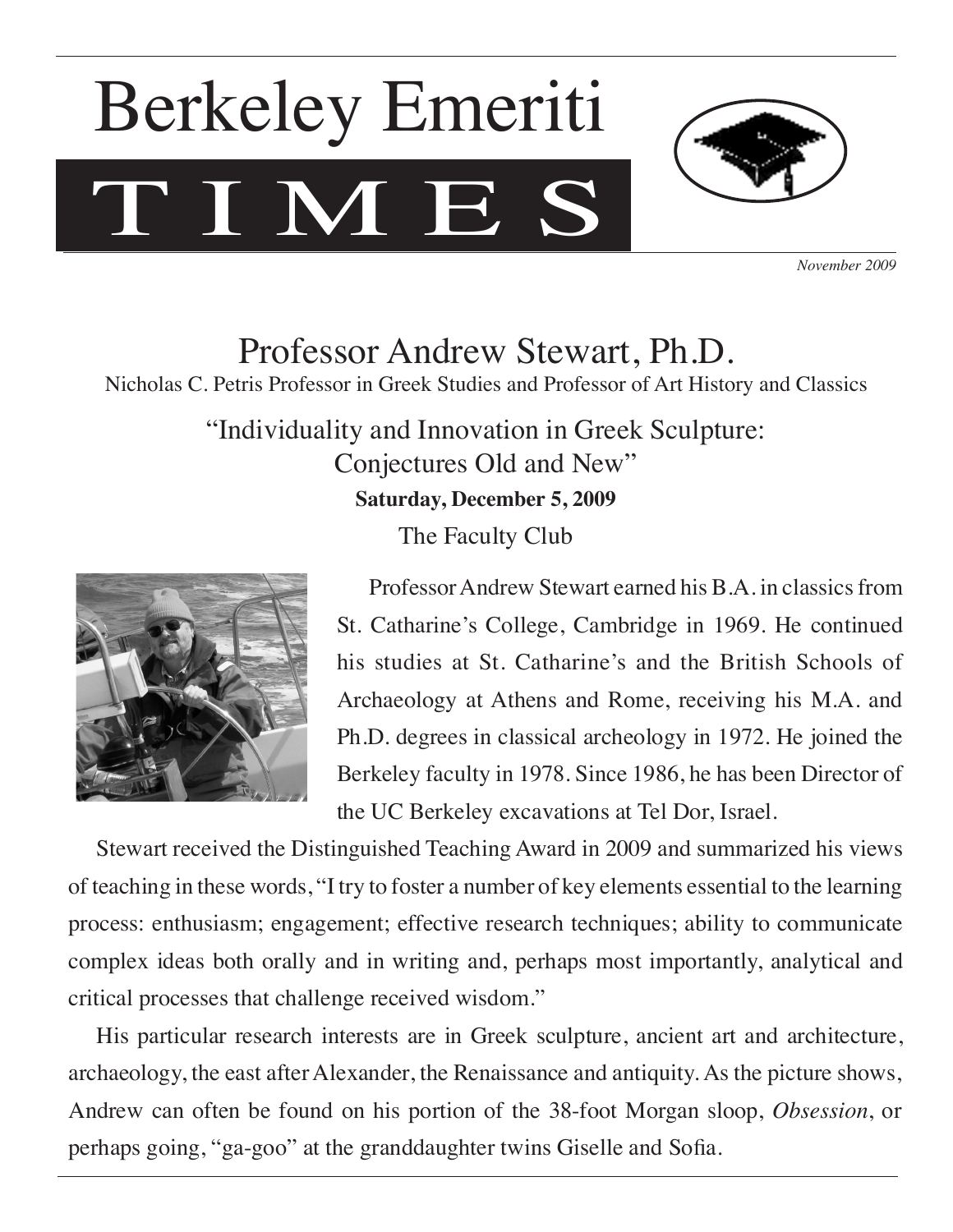#### UCB EMERITI ASSOCIATION EXECUTIVE COMMITTEE 2009-2010

**President** Roger Glassey

First Vice President Ed Epstein

Second Vice President George Leitmann

> Treasurer George Goldman

> > **Secretary** Ann Jensen

Berkeley Emeriti Times Editor Claude Babcock

> Members at Large Richard Herr Caroline Kane Jack Kirsch John McNulty Calvin Moore Karl Pister

CUCEA Representative Errol Mauchlan

Past UCBEA Presidents Dick Malkin Errol Mauchlan Louise Taylor Larry Waldron

> **Stewards** Betty Carpenter Sue Cork Mary Mortimer

Mailing Address UC Berkeley Emeriti Association 1925 Walnut Street # 1550 Berkeley, CA 94720-1550

UCB Retirement Center Patrick Cullinane, Director André S. Porter, Program Manager

| Office    | <b>UCB</b> Retirement Center |
|-----------|------------------------------|
| Telephone | 510/642-5461                 |
| Fax       | 510/643-1460                 |
| Web site  | thecenter.berkeley.edu       |
| Email     | emeriti@berkeley.edu         |



Published before each meeting of the UC Berkeley Emeriti Association: To provide closer networking for members with; meeting announcements, meeting reviews, executive committee actions, pertinent campus news, and to reach out to members who cannot attend the meetings. Editor: Claude Babcock Phone: 510/848-3368 Email: cbabcock@berkeley.edu

### **Post-Employment Benefits Task Force**

On Tuesday, November 10, I went to the Listening Forum for Staff held in Sibley Auditorium on campus. As was easily predictable, the place was way too small for the number of people who wanted to attend. There were people sitting on the steps, standing along the perimeter and others standing in the hallway by the open doors. At some point a representative of the fire marshal showed up. He did not shut down the meeting but gave us instructions on how to exit safely in the case of an emergency. [*The Forum for faculty and emeriti was poorly attended. ed.note*]

There is background information at www.universityofcalifornia.edu/ news/ucrpfuture. The meeting started with about a 45-minute power point presentation that should be posted at hrweb.berkeley.edu. Also, there is supposed to be an audio recording of the Q&A session. Information about the Task Force on Post Employment Benefits is at atyourservice.ucop.edu/ news/general/0906-postw\_emp\_task\_force.html. Of the listed Task Force members the ones on the panel at the forum were Marian Gade (CUCRA), Bob Anderson (Academic Senate), Charlie Hess (CUCEA), Debora Obley (UCOP budget office), and Randy Scott (UCOP HR). Also present were Gary Schlimgen (UCOP Director, HR - Retirement Programs Policy). Dwaine Duckett (Vice President, Human Resources) was scheduled to be on the panel. The presentation was given by Schlimgen. In the Q&A session he and Scott did most of the responding. [*There was a slightly different panel in the afternoon Forum. ed.note*]

Basically, both the pension system and the retiree health care system are in financial trouble. One thing UC will not change is the pensions of those already retired. Also, they will not have retirees pay into the pension system (which would amount to a cut in retirees' pensions.) Current employees will not lose pension benefits already earned. (Implied but not stated directly was that current employees could have reduced benefits from future earnings.) The health care premiums for retirees will increase soon, a decision made independent of any Task Force recommendations. The University has been covering part of the cost of health care from operating funds. There is the possibility that the University may reduce or stop this practice, which could significantly increase the cost to employees and retirees.

As has been pointed out many times neither the employees nor the employers have paid into the pension system for 19 years. In 1990 the fund was 40% over-funded; the State was having a financial crisis, and the University didn't feel it could justify asking the State to continue paying into the fund. That situation has changed as the fund is now significantly under-funded. Last year's budget originally had funding for the pension fund, but it was literally cut out at the last minute. However, the budget has continued to fund PERS and some other pension funds. The State only provides one-third of UC's funding, with the other two-thirds coming from funding agencies such as DOE. If the State does not pay into the fund then neither will the funding agencies. Even if the State, the funding agencies, and the employees start paying into the fund at the levels discussed at the Forum (about a total of 7% of salaries) the pension fund will continue going down-hill, but at a slower rate.

*From Donald Grether, LBNL EX-Ls*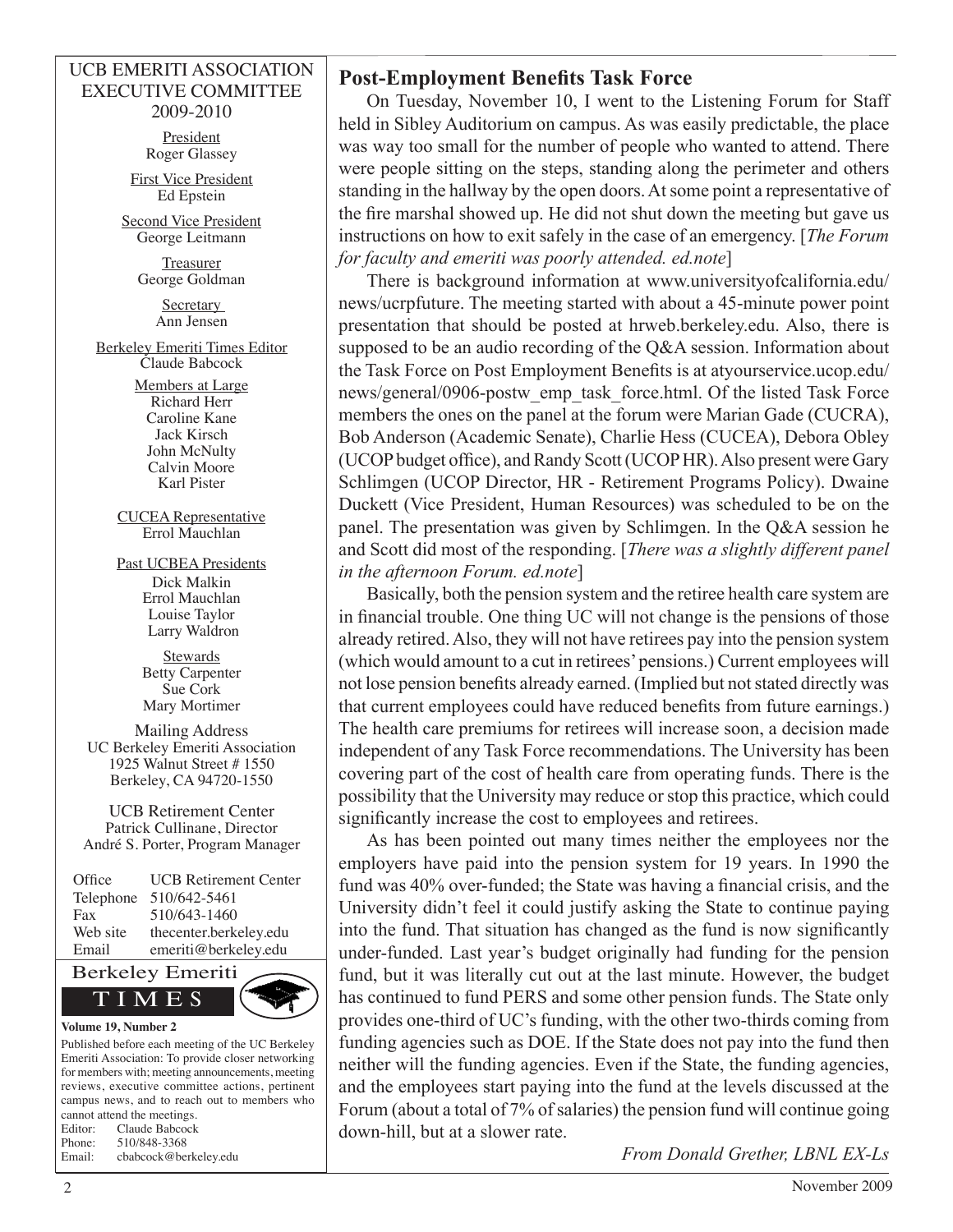### **Emeriti Survey Coming Soon!**

The biennial biobibliographic survey of UC emeriti to be conducted shortly could be historically crucial to emeriti interests since retiree benefits are currently endangered as never before.

The implication that current benefits may not be "sustainable" comes in a political and economic context of crisis and strangulation. Current retirement payments appear reasonably secure - UCRP, *just the pension part* of UCRS, University of California Retirement System.

Unluckily, however, other emeriti benefits which the University has traditionally financed, but is not obliged to continue, could be deemed less "sustainable." These include periodic additions to our modest cost-ofliving adjustments and generous healthcare funding.

Also, the fact that UC's total benefits exceed those of most comparable universities while its faculty salaries are comparatively low, argues, in these extremely tight times, for reducing or cutting benefits in favor of augmenting faculty salaries.

Concerns of not one, but four major entities could seriously compromise emeriti welfare: the Federal government, the State government, the Regents, and a large Post-Employment Benefits Task Force of the UC President's Office, charged (rather ominously) "to research options for sustainable retirement benefits."

Most immediately pertinent to emeriti interests, of course, are decisions by UC entities, and for these the forthcoming biobibliographic survey could well make a critical, perhaps tipping-point difference this year.

Past surveys have presented graphic evidence of how greatly emeriti continue to contribute to the University's mission and prestige through the quantity and quality of their services, research, teaching, experience, and repute. A strong, updated version could freshly remind everyone that emeriti benefits are indeed worth sustaining.

Please attend carefully to the survey's questionnaire. If you have been at all active in university affairs, research, teaching, creative activities, or public service in the past two years, your contributions to this data will help make its results all the more forceful.

> *Charles Berst CUCEA, 2007-2009 Biobib Survey Chair*

## **Planning Today for Your Fiscal Tomorrow**

*Registration for this program is through the Retirement Center, 642-5461*

#### **Friday, December 4, 1pm-5pm**

Presented by Adrian Harris, UCLA Vice Chancellor-Planning, Emeritus

Sponsored by: UCB Retirement Center, UCB Emeriti Association, UC Retirees at Berkeley, Presidents and Regents Retirees Association, Lawrence Berkeley National Laboratory EX-Ls and the Chancellor's **Office** 

#### **Retirees' Association Holiday Party**

The UC Retirees' Association at Berkeley (UCRAB) invites you to attend their Annual Holiday Party Luncheon at the Berkeley City Club. The party is on Thursday, December 10 from 11am-noon.

Enjoy jazz guitar from Jeff Massenari. Jeff has performed at Yoshi's International Jazz House, Pearl's, Davies Symphony Hall, national festivals including, San Jose Jazz Festival, Fillmore Jazz Festival, North Beach Jazz Festival, the Sausalito Arts Festival, as well as overseas festivals in Japan, Sweden, Finland, Guam, and Italy.

To register send a check (\$25 per person), made out to UCRAB, and the names of those attending. Mail the check to 1925 Walnut St. #1550, Berkeley, CA 94720 by December 4.

For the fifth consecutive year we are soliciting gifts for teen and baby patients at Children's Hospital of Oakland.

- Plastic teething devices, noise toys, washable soft cuddlies, touch books
- Colored pencils or pens for journals, blank books, note books, also new books including Spanish language publications,

For those not going to the luncheon, you may drop off gifts at the Center by December 9.

# **To Avoid These Symptoms...**

fever (usually high), severe aches and pains in the joints and muscles and around the eyes, generalized weakness, ill appearance with warm, flushed skin and red, watery eyes,

headache,

dry cough, sore throat and a runny nose -

**get your seasonal flu shot!**